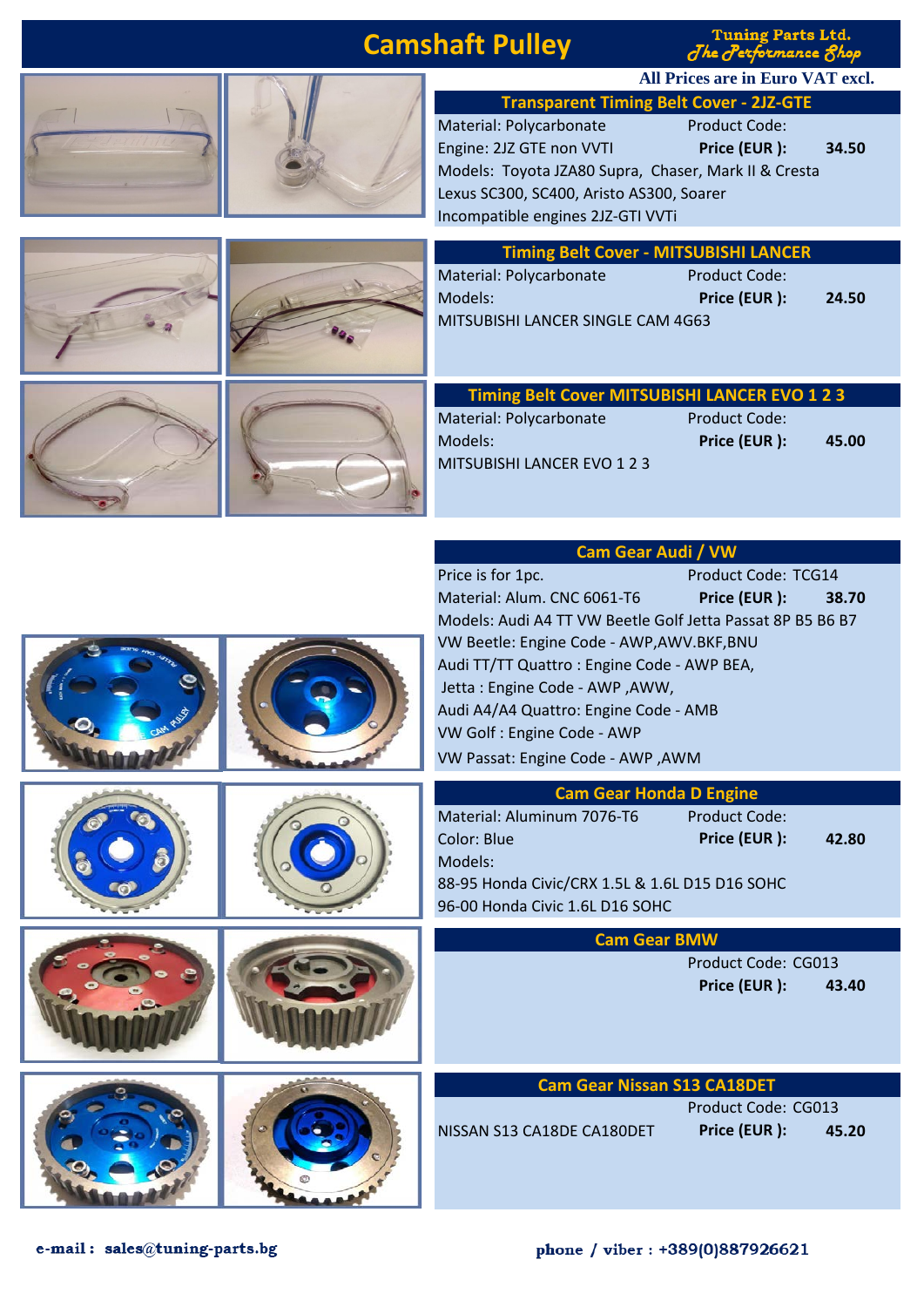| <b>Tuning Parts Ltd.</b><br><b>Cam Gear</b><br>The Performance 8hop                                                           |
|-------------------------------------------------------------------------------------------------------------------------------|
| All Prices are in Euro VAT excl.                                                                                              |
| Cam Gear - NISSAN S14/5 SR20                                                                                                  |
| Product Code: 103.9105<br><b>NISSAN S14/5 SR20</b><br>Price (EUR):<br>45.90                                                   |
| Cam Gear - NISSAN RB20/25/26                                                                                                  |
| Product Code: 103.9106<br>Price (EUR):<br>NISSAN RB20/25/26<br>45.90                                                          |
| Cam Gear - MITSUBISHI EVO1-8 4G63                                                                                             |
| Product Code: 103.9107<br>Price (EUR):<br>MITSUBISHI EVO1-8 4G63<br>45.90                                                     |
| <b>Cam Gear - MITSUBISHI 4G93</b>                                                                                             |
| Product Code: 103.9108<br>Price (EUR):<br>45.90<br>MITSUBISHI 4G93                                                            |
| <b>Cam Gear - TOYOTA SUPRA 2JZ</b>                                                                                            |
| Product Code: 103.9110<br>Price (EUR):<br><b>TOYOTA SUPRA 2JZ</b><br>45.90                                                    |
| Cam Gear - TOYOTA CELICA MR2 3S-GTE                                                                                           |
| <b>Product Code:</b><br>TOYOTA Celica / MR2 3S-GTE<br>Price (EUR):<br>45.90                                                   |
| Cam Gear - MAZDA MX5/BP6/BP                                                                                                   |
| <b>Product Code:</b><br>MAZDA MX5/BP6/BP<br>Price (EUR):<br>45.90                                                             |
| Cam Gear - Audi 1.8                                                                                                           |
| Product Code: TCL14<br>1.8L, 2.0L 16V<br>Price (EUR):<br>97-04 Audi A4 - AEB, ATW, AWM<br>63.90<br>98-04 Passat AEB, ATW, AWM |

 $\mathtt{e}\text{-}\mathtt{mail}: \ \mathtt{sales@tuning\text{-}parts.bg}$ 

phone / viber: +389(0)887926621